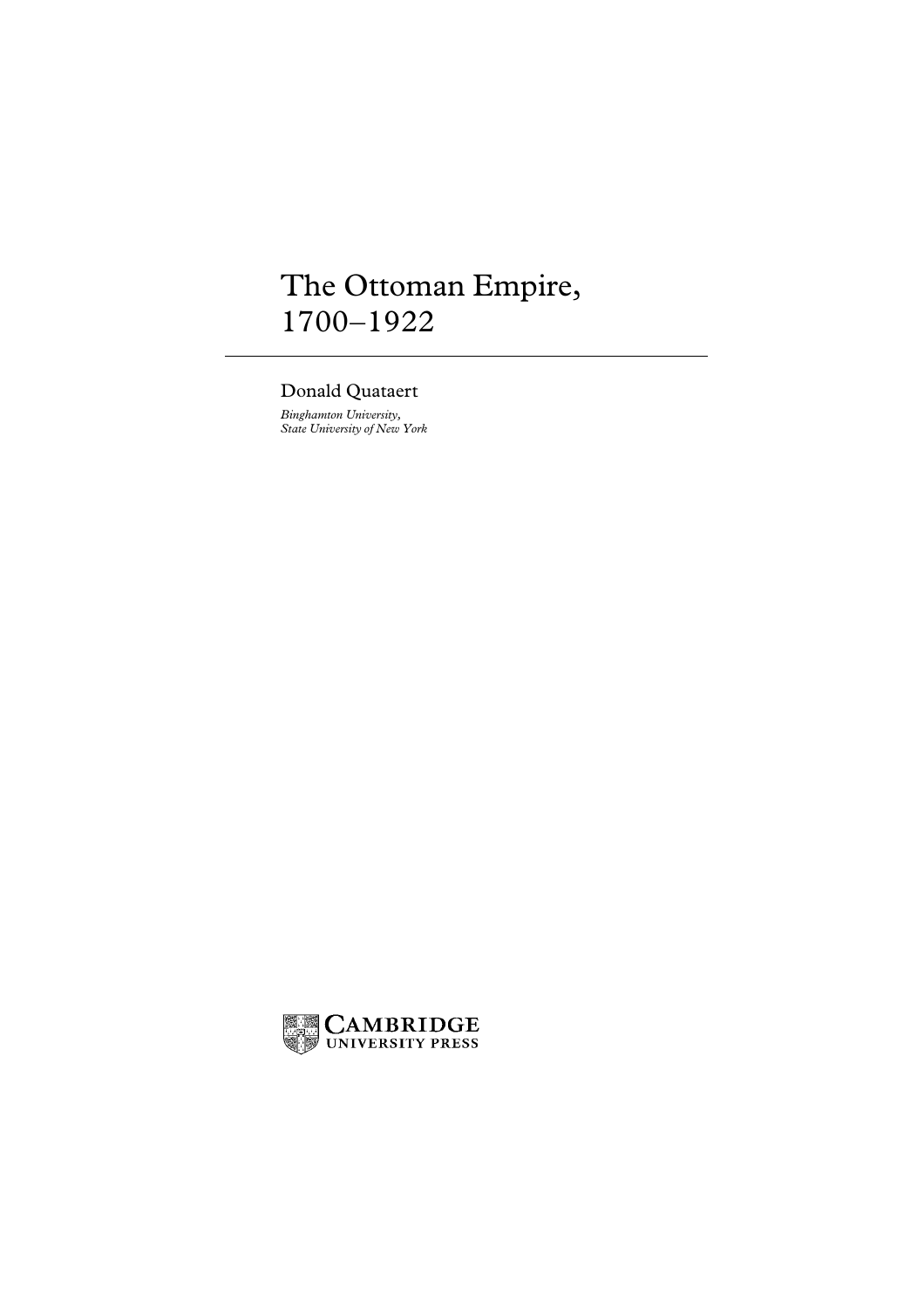PUBLISHED BY THE PRESS SYNDICATE OF THE UNIVERSITY OF CAMBRIDGE The Pitt Building, Trumpington Street, Cambridge, United Kingdom

CAMBRIDGE UNIVERSITY PRESS

The Edinburgh Building, Cambridge CB2 2RU, UK www.cup.cam.ac.uk 40 West 20th Street, New York, NY 10011-4211, USA www.cup.org 10 Stamford Road, Oakleigh, Melbourne 3166, Australia Ruiz de Alarcón 13, 28014 Madrid, Spain

C Donald Quataert 2000

This book is in copyright. Subject to statutory exception and to the provisions of relevant collective licensing agreements, no reproduction of any part may take place without the written permission of Cambridge University Press.

First published 2000

Printed in the United Kingdom at the University Press, Cambridge

Typeface 10/12pt Plantin [CE]

A catalogue record for this book is available from the British Library

Library of Congress Cataloguing in Publication data

Quataert, Donald, 1941± The Ottoman Empire, 1700-1922 / Donald Quataert. p.  $cm. - (New approaches to European history)$ Includes bibliographical references. ISBN 0 521 63328 1 - ISBN 0 521 63360 5 (pbk.) 1. Turkey - History - Ottoman Empire, 1288-1918. I. Title. II. Series. DR485.Q37 2000 956.1'015-dc21 99-053406

ISBN 0 521 63328 1 hardback ISBN 0 521 63360 5 paperback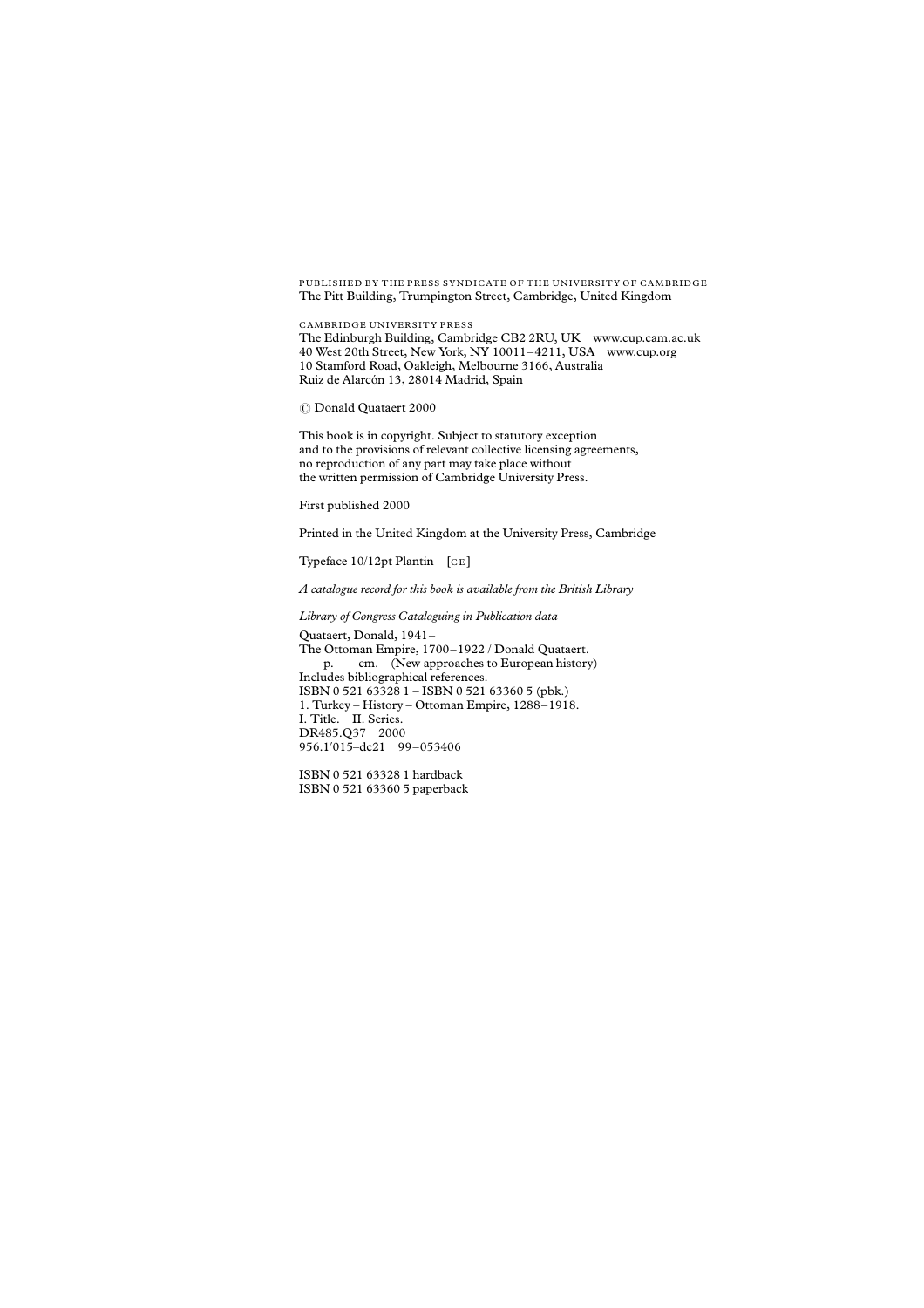# **Contents**

|         | List of plates                                                                            | <i>page</i> viii |              |
|---------|-------------------------------------------------------------------------------------------|------------------|--------------|
|         | List of maps and figures                                                                  |                  | ix           |
| Preface |                                                                                           |                  | xi           |
|         | Guide to pronunciation of Turkish words and a note on place names                         |                  | xiv          |
|         | Genealogy of the Ottoman dynasty                                                          |                  | xvi          |
|         | Chronology of Ottoman history, 1260-1923                                                  |                  | xvii         |
| 1       | Why study Ottoman history?                                                                |                  | $\mathbf{1}$ |
| 2       | The Ottoman empire from its origins until 1683                                            |                  | 13           |
| 3       | The Ottoman empire, 1683-1798                                                             |                  | 37           |
| 4       | The nineteenth century                                                                    |                  | 54           |
| 5       | The Ottomans and their wider world                                                        |                  | 74           |
| 6       | Ottoman methods of rule                                                                   |                  | 89           |
| 7       | The Ottoman economy: population, transportation, trade,<br>agriculture, and manufacturing |                  | 110          |
| 8       | Ottoman society and popular culture                                                       |                  | 140          |
| 9       | Inter-communal co-operation and conflict                                                  |                  | 172          |
| 10      | Legacies of the Ottoman empire                                                            |                  | 192          |
| Index   |                                                                                           |                  | 199          |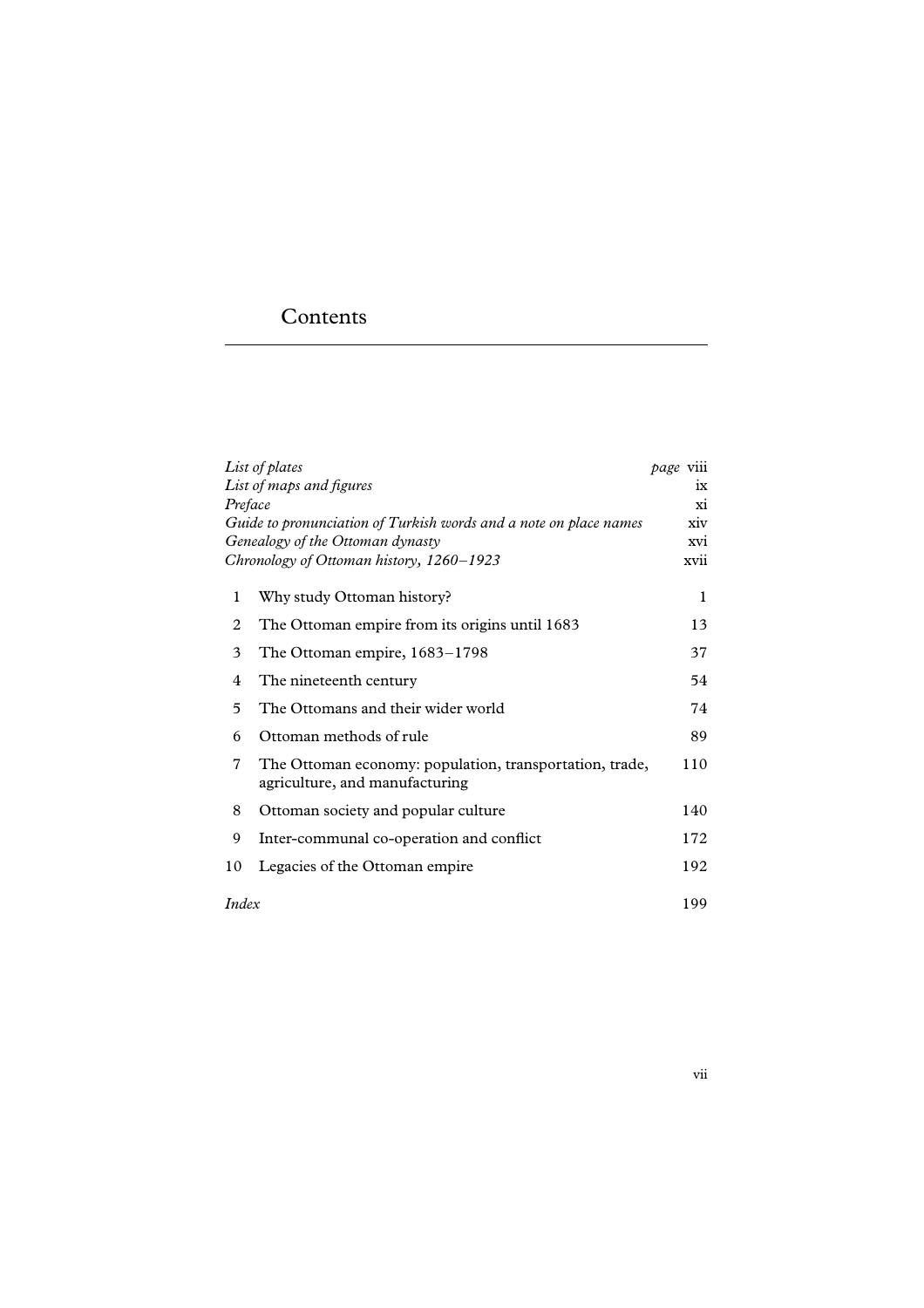# Plates

| 1  | Fountain of Sultan Ahmet III (1703-1730), Istanbul             | page 94 |
|----|----------------------------------------------------------------|---------|
| 2  | Interior view of Nusretiye (Victory) Mosque of Sultan          | 96      |
|    | Mahmut II (1808-1839)                                          |         |
| 3  | Bond certificate of the "Anatolian Railway Company,"           | 122     |
|    | second series, 1893                                            |         |
| 4  | Third class coach on the Berlin-Baghdad railway, 1908          | 123     |
| 5  | Procession of guilds (esnaf) in Amasya, nineteenth century     | 136     |
| 6  | Sultan Mahmut II and some of his personal attendants           | 143     |
| 7  | Grand vizier and some high-ranking attendants and officials    | 144     |
| 8  | Police, military and other officials                           | 145     |
| 9  | Court functionaries at a ceremony in the Topkapi palace        | 147     |
|    | during reign of Sultan Abdülhamit II                           |         |
| 10 | Example of workers' headgear and clothing, later               | 148     |
|    | nineteenth century: kebab seller and others, probably Istanbul |         |
| 11 | Example of workers' headgear and clothing, later               | 149     |
|    | nineteenth century: textile workers, Urfa, c. 1900             |         |
| 12 | Female outdoor attire, c. 1890, likely Istanbul                | 150     |
| 13 | Female indoor attire: Muhlise, the daughter of photographer    | 152     |
|    | Ali Sami, Istanbul, 1907                                       |         |
| 14 | Sweet Waters of Europe, c. 1900                                | 156     |
| 15 | Sweet Waters of Asia, c. 1900                                  | 157     |
| 16 | Holiday ceremony, Black Sea region c. 1900                     | 158     |
| 17 | Graduating class of the National College, Harput,              | 167     |
|    | 1909-1910                                                      |         |
| 18 | Students at the secondary school for girls at Emirgan,         | 168     |
|    | Istanbul, during the reign of Sultan Abdülhamit II             |         |
| 19 | Students at the Imperial Medical School, c. 1890               | 169     |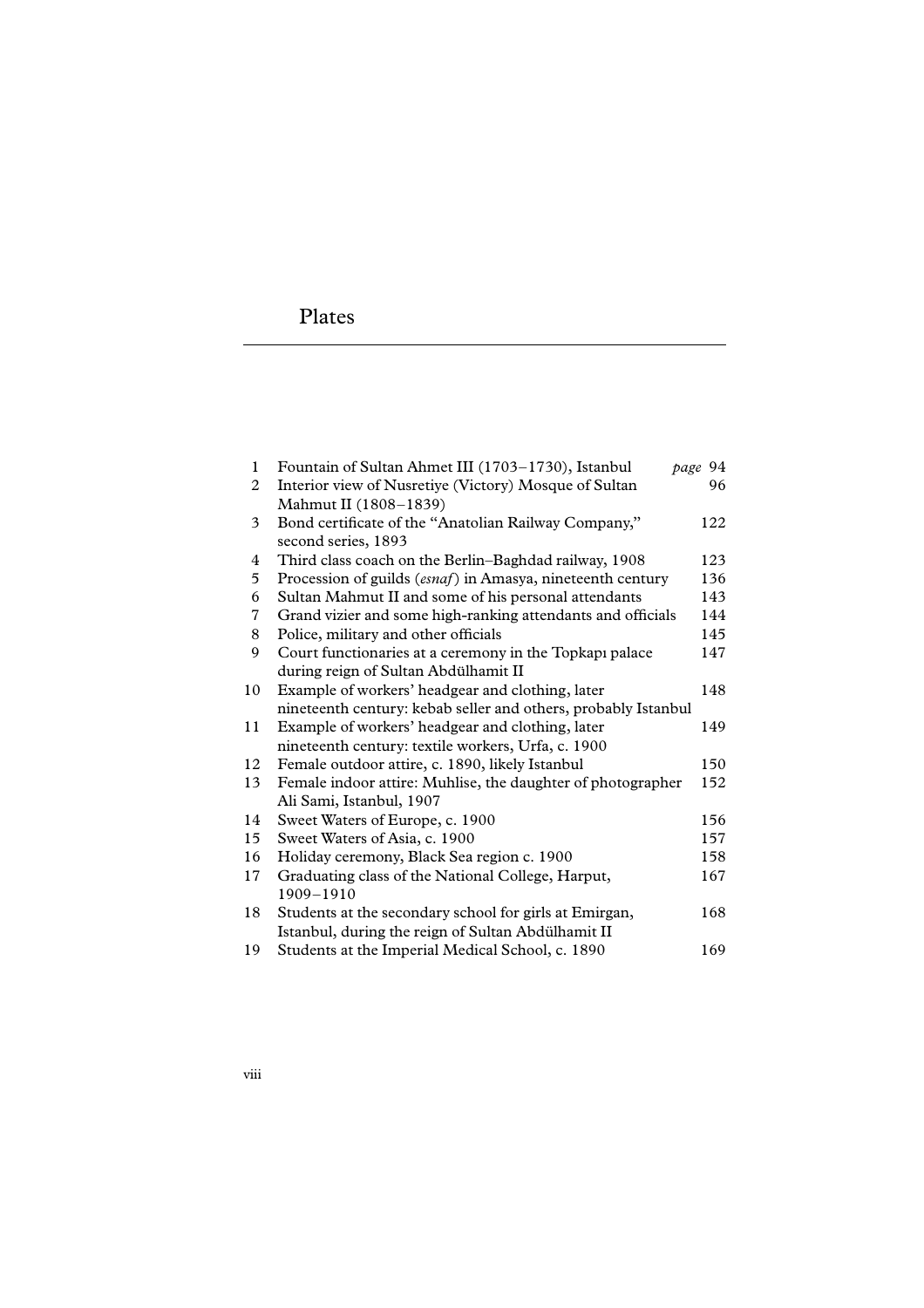# Introduction

This book owes its origins to an event that occurred in Vienna in the summer of 1983, when lines of schoolchildren wound their way through the sidewalks of the Austrian capital. The attraction they were lining up for was not a Disney movie or a theme park, but instead a museum exhibition, one of many celebrations held that year to commemorate the 300th anniversary of the second Ottoman siege of Vienna. In the minds of these children, their teachers, and the Austrian (and, for that matter, the general European) public,  $1683$  was a year in which they all were saved  $-$  from conquest by the alien Ottoman state, the "unspeakable Turk."

The Ottoman empire had emerged, c. 1300, in western Asia Minor, not far from the modern city of Istanbul. In a steady process of state building, this empire had expanded both west and east, defeating Byzantine, Serb, and Bulgarian kingdoms as well as Turkish nomadic principalities in Anatolia (Asia Minor) and the Mamluk sultanate based in Egypt. By the seventeenth century it held vast lands in west Asia, north Africa, and southeast Europe. In 1529 and again in 1683, Ottoman armies pressed to conquer Habsburg Vienna.

The artifacts in the Vienna museum exhibit told much about the nature of the 1683 events. For example, the display of the captured tent and personal effects of the Ottoman grand vizier illustrated the panicky flight of the Ottoman forces from their camps that, just days before, had encircled Vienna. The timely arrival of the central and east European allies, notably King John ( Jan) Sobieski of Poland, had put the encircling Ottoman armies to flight and turned the second Ottoman effort to seize the city into a full-blown disaster. For hundreds of years the Ottoman forces had been pressing northward, ever deeper into the Balkan peninsula and closer to Vienna and the German-speaking lands. These Ottomans literally were the terror of their enemies, seemingly invincible. Viennese mothers put their children to bed warning them to behave lest the "Turks" come and gobble them up. This world changed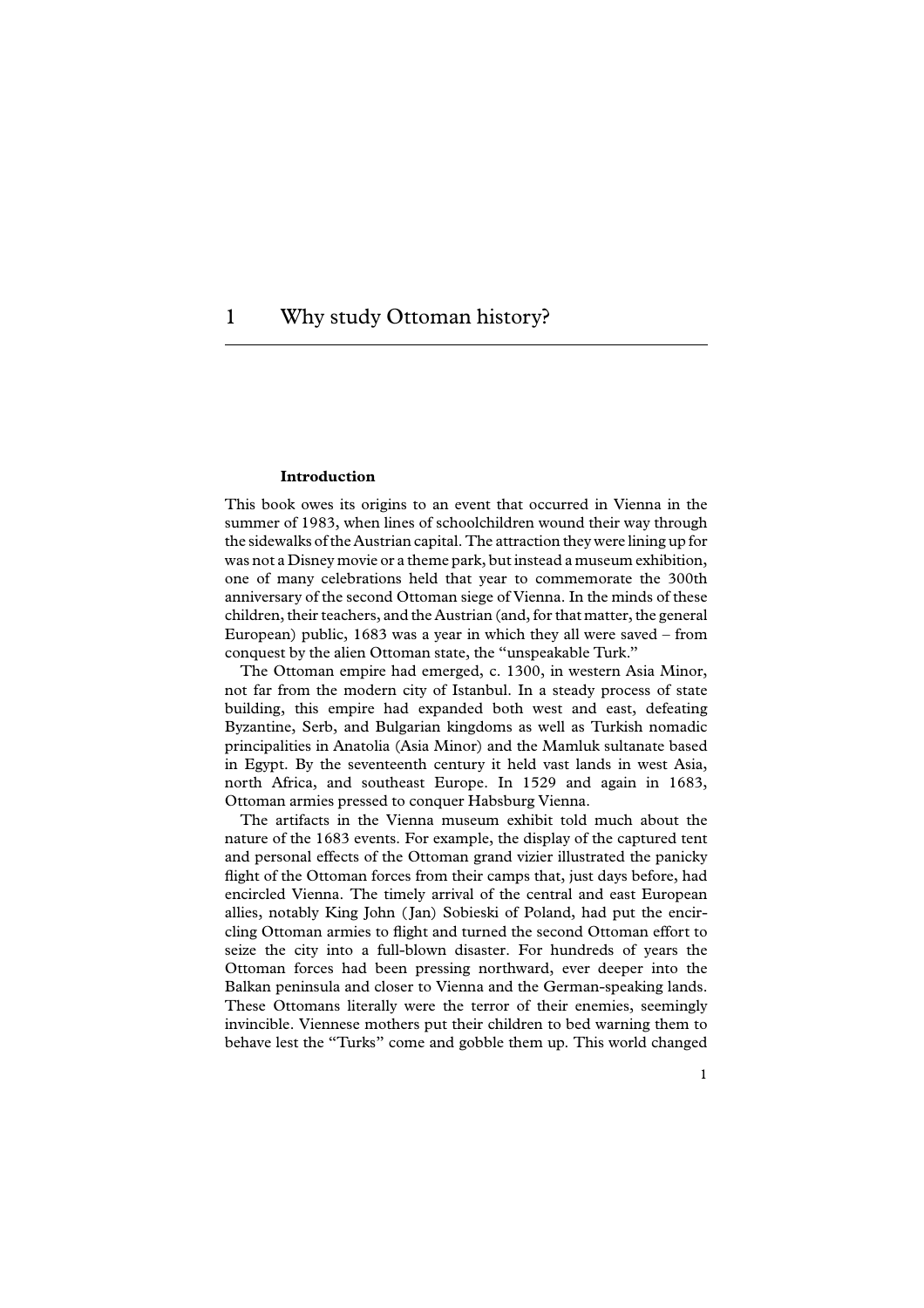in 1683. Somewhat to the surprise of both sets of protagonists, the Ottoman forces besieging Vienna were catastrophically defeated, an event that marked the permanent reversal of power relations between the Ottoman and the Habsburg empires.

By "Turks," these frightened mothers meant a more complex reality  $$ the fighting forces, who may or may not have been ethnically Turkish, of the multi-ethnic, multi-religious Ottoman empire. Thus, a word here about the terms "Turks" and "Ottomans" seems in order. West, central, and east Europeans referred to the "Turkish empire" and to the "Turks" when discussing the state led by the Ottoman dynasty. This was as true in the fourteenth as in the twentieth centuries. The appellation has some basis since the Ottoman family was ethnically Turkish in its origins, as were some of its supporters and subjects. But, as we shall see, the dynasty immediately lost this "Turkish" quality through intermarriage with many different ethnicities. As for a "Turkish empire," state power relied on a similarly heterogeneous mix of peoples. The Ottoman empire succeeded because it incorporated the energies of the vastly varied peoples it encountered, quickly transcending its roots in the Turkish nomadic migrations from central Asia into the Middle East (see chapter 2). Whatever ethnic meaning the word "Turk" may have held soon was lost and the term came to mean "Muslim." To turn Turk meant converting to Islam. Throughout this work, the term Ottoman is preferred since it conjures up more accurate images of a multi-ethnic, multi-religious enterprise that relied on inclusion for its success.

In hindsight, we can see that after 1683 the Ottomans never again threatened central Europe. They did, however, stay in occupation of southeast Europe for 200 more years, dominating the modern-day states of Bulgaria, Serbia, Greece, Rumania, and others. Finally, in the hardly unbiased words of the British politician, Gladstone, they were driven ``bag and baggage'' from their possessions. In its Asian and African provinces, the Ottoman empire persisted even longer. Most parts of modern-day Turkey, Syria, Lebanon, Iraq, Israel, Palestine, Jordan, and Saudi Arabia remained part of the empire until World War I. During the last decades before it disappeared in 1922 the Ottoman empire existed without the European provinces that for centuries had been its heart and soul. In its last days, but only then, it fairly could be called an Asiatic, Middle Eastern power. Until the 1878 Treaty of Berlin stripped away all but fragments of its Balkan holdings, the Ottoman empire was a European power and was seen as such by its contemporaries, being deeply involved in European military and political affairs. Throughout nearly all of its 600-year history, the Ottoman state was as much a part of the European political order as were its French or Habsburg rivals.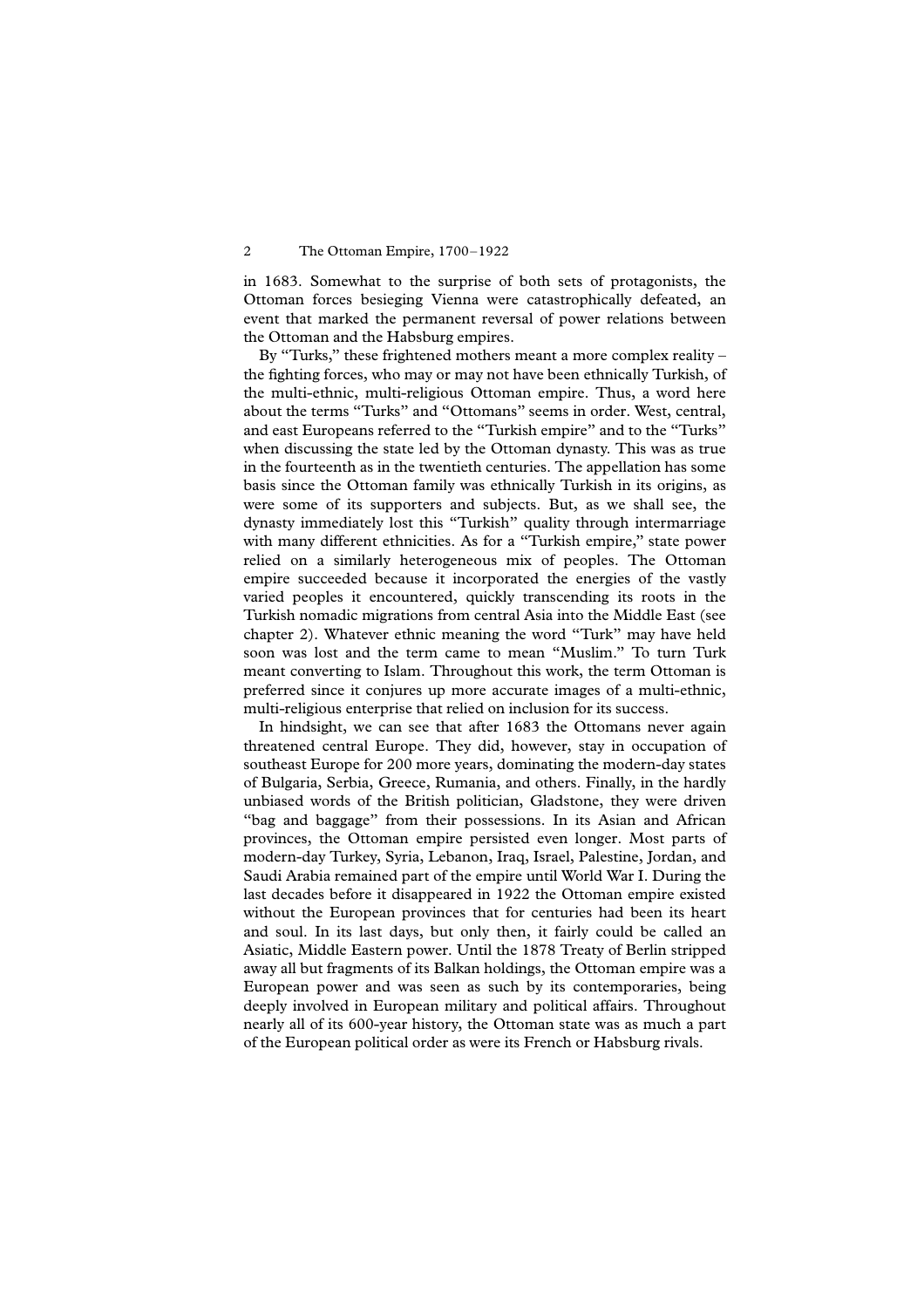## Ottoman history in world history

The Ottoman empire was one of the greatest, most extensive, and longest-lasting empires in history. It included most of the territories of the eastern Roman empire and held portions of the northern Balkans and north Black Sea coast, areas that Byzantium had never ruled. Nor were these holdings ephemeral  $-$  the Ottoman empire was born before 1300 and endured until after World War I. Thus, it began in the same century the powerful Sung state in China ended, in the era when Genghis Khan swept across the Euro-Asiatic world and built an empire from China to Poland while, in Europe, France and England were about to embark on their Hundred Years' War. In west Africa the great Benin state was emerging while, in the Americas, the Aztec state in the valley of Mexico was being born, both events being nearly contemporaneous with the Ottomans' emergence in Asia Minor. Born in medieval times, this empire of the Ottomans disappeared only very recently, within the memory of many people still living today. My own father was nine years old and my mother five years old when the Ottoman empire finally disappeared from the face of the earth. Large numbers of persons living today in the Ottoman successor states - such as Turkey, Syria, Lebanon, and Iraq – bear Ottoman personal names given to them by their parents and were educated and grew up in an Ottoman world. Thus, for many, this empire is a living legacy (see chapter 10).

In the sixteenth century the Ottoman empire shared the world stage with a cluster of other powerful and wealthy states. To their far west lay distant Elizabethan England, Habsburg Spain, and the Holy Roman empire as well as Valois France and the Dutch Republic. More closely at hand and of greater significance to the Ottomans in the short run, the city states of Venice and Genoa exerted enormous political and economic power, thanks to their far-flung fleets and commercial networks linking India, the Middle East, the Mediterranean, and west European worlds. To the east were two great empires, then at their peak of power and wealth: the Safevid state based in Iran and the Moghul empire in the Indian subcontinent. The Ottoman, Safevid, and Moghul empires reached from Vienna in the west to the borders of China in the east and, in the sixteenth century, all prospered under careful administrators, enriched by the trade between Asia and Europe. The three (but for China) held the balance of economic and political power, at the very moment when Spain and Portugal were conquering the New World and its treasure. China, in the midst of Ming rule, certainly was the most powerful and wealthy state in the world at the time.

The Ottomans, in 1453, had destroyed the second Rome, Byzantium,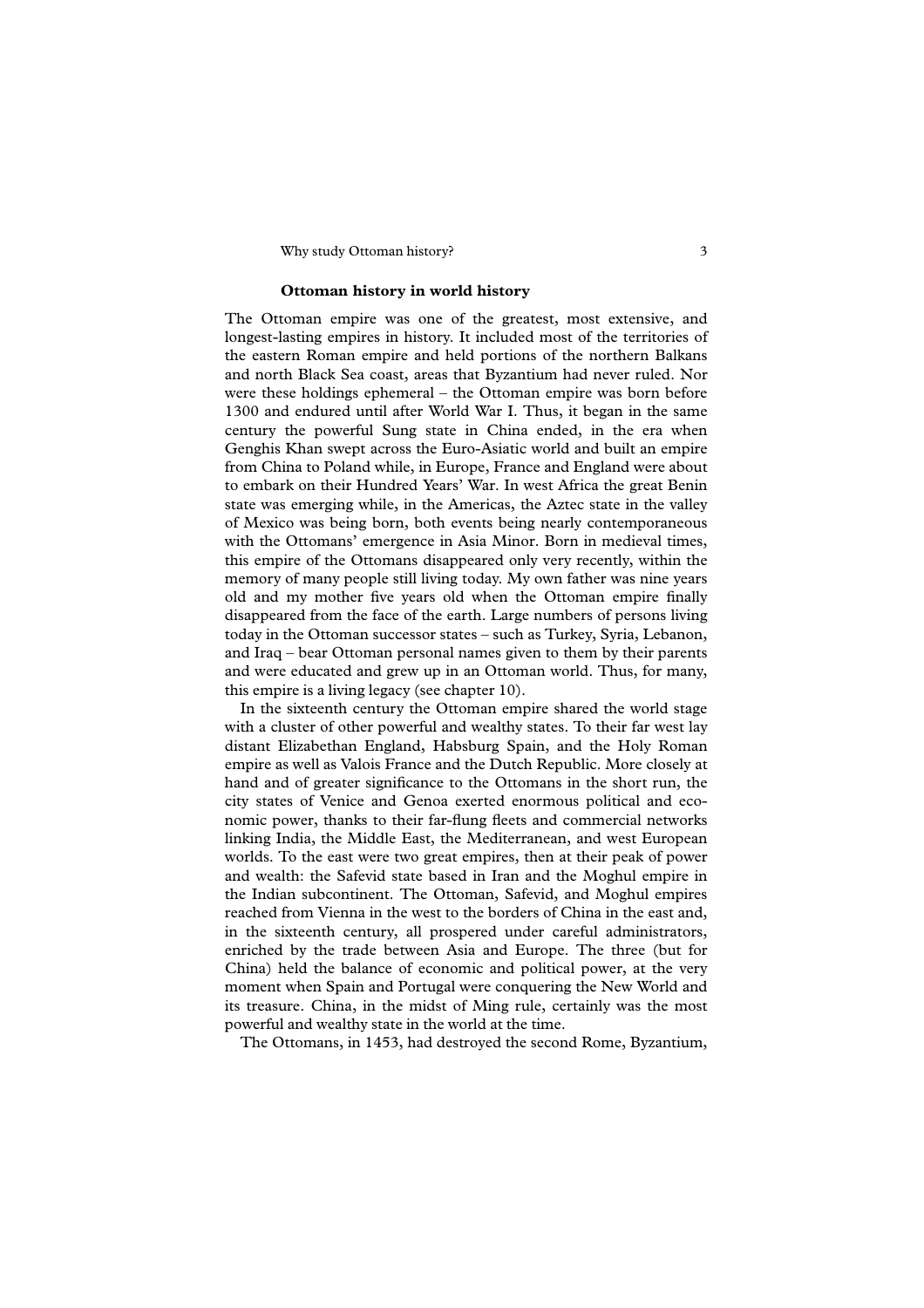that had endured for one thousand years, from the fourth through the fifteenth centuries. As destroyer, the Ottoman empire in some ways also was the inheritor of the Roman heritage in its eastern Byzantine form. Indeed, Sultan Mehmet II, the conqueror of Constantinople, explicitly laid down the claim that he was a caesar, a latter-day emperor, while his sixteenth-century successor, Süleyman the Magnificent, sought Rome as the capstone of his career. Moreover, the Ottoman rulers, having conquered the second Rome, for the next four hundredplus years honored its Roman founder in the name of the capital city. Until the end of the empire, the city's name  $-$  the city of Constantine  $-$ Konstantiniyye/Constantinople - remained in the Ottomans' official correspondence, their coins, and on their postage stamps, after these came into use in the nineteenth century. In some respects, moreover, the Ottomans followed certain Byzantine administrative models. Like the Byzantines, the Ottomans practiced a kind of caesaro-papism, the system in which the state controlled the clergy. In the Ottoman judiciary the courts were run by judges, members of the religious class, the ulema. The Ottoman sultans appointed these judges and thus, like their Byzantine imperial predecessors, exercised a direct control over members of the religious establishment. In addition, to give another example of Byzantine-Ottoman continuities, Byzantine forms of land tenure carried over into the Ottoman era. While the Ottomans forged their own unique synthesis and were no mere imitators of their predecessors, their debt to the Byzantines was real.

Other powerful influences shaped the Ottoman polity besides the Byzantine. As we shall see, the Ottoman empire emerged out of the anarchy surrounding the Turkish nomadic movements into the Middle East after 1000 CE, population movements triggered by uncertain causes in their central Asiatic homelands. It was the last great Turco-Islamic state, following those of the Seljuks and of Tamerlane, born of the migration of the Turkish peoples out of central Asia westward into the Middle East and the Balkans (see chapter 2). The shamanist beliefs of those nomads remained deeply embedded in the spiritual practices and world view of the Ottoman dynasty. Similarly, pre-Islamic Turkish usages remained important in Ottoman administrative circles, despite the later influx of administrative and legal practices from the Islamic world of Iran and the eastern Mediterranean. Ultimately, the Ottoman system should be seen as a highly effective blend of influences deriving from Byzantium, the Turkish nomads, and the Balkan states, as well as the Islamic world.

Shaped by others, the Ottomans in their turn affected the evolution and formation of many central, east, and west European states and the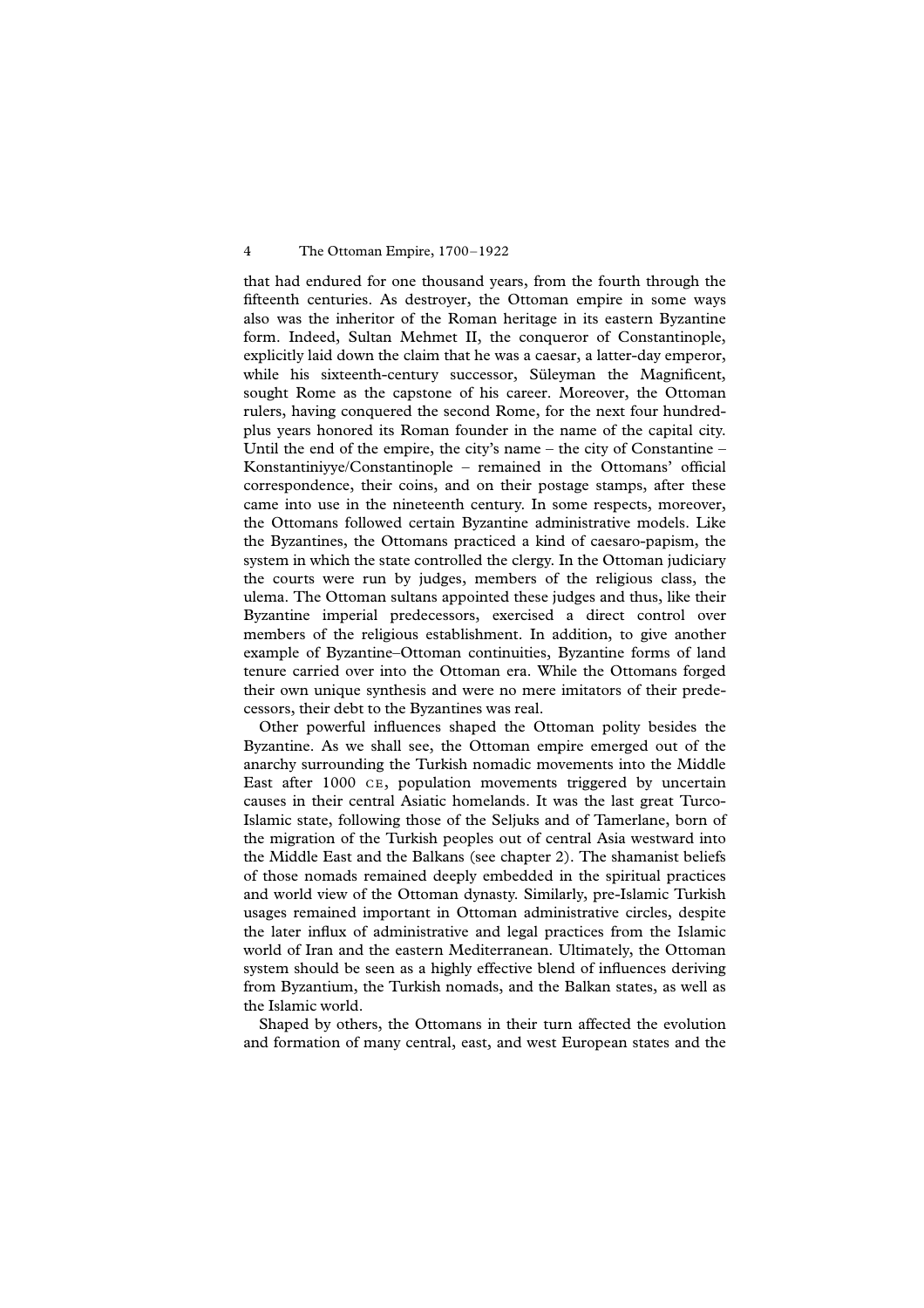shaping of their popular imagination. If there is such a thing as the paranoid style in twentieth-century Soviet Russian politics, we have the Ottomans to thank, in large measure. For the Czarist Russian state based in Moscow the presence of a powerful Ottoman state long blocked the way to Black Sea and Mediterranean warm water ports. For centuries, the Ottomans were the single most important foreign enemies of the Russian state; czars and sultans fought against each other in a seemingly endless series of wars between the seventeenth and twentieth centuries, until both disappeared. These wars had a powerful impact on the evolution and shaping of the emerging Russian power: the Muscovite state's deep fears of powerful enemies on its southern (and western) flanks permanently marked its polity with a need to seek safety in expansion and domination. The Habsburg state on the Danube, for its part, came into existence amid profound regional confusion in order to check further Ottoman expansion northwards. The Vienna-based state became a center of resistance and, over time, acquired the role and identity as the first line of defense for central Europe because the various kingdoms further south in the Balkan peninsula all had failed to check the Ottomans. Without question, the Ottomans played a decisive role in the formation and subsequent evolution of the Habsburg state, defining its very nature.

Its geopolitical position, at the crossroads of the Asian, European, and African continents, thus gave the Ottoman state an important role to play in world history. This importance did not vanish after the military catastrophe of 1683 and the failing ability of the Ottomans to defend their territorial integrity. Indeed, Ottoman weakness prompted international instability among expanding neighbors jealous to lop off Ottoman lands or, at the least, prevent them from falling into the hands of rivals. This "Eastern Question" - who would inherit which territories once the Ottoman state vanished  $-$  provoked strife among the Great Powers of the age and became a leading issue of international diplomacy in the nineteenth century. In 1914, the failure to resolve the Eastern Question helped bring on the first great catastrophe of the contemporary age, World War I.

A far more positive reason to study the Ottoman empire and assign it an important place in world history concerns the tolerant model of administration that it offered during most of its existence. For a contemporary world in which transportation and communication technologies and the migrations of peoples have brought about an unparalleled confrontation with difference, the Ottoman case warrants careful study. For centuries the Ottoman hand rested lightly on its subject populations. The Ottoman political system required its administrators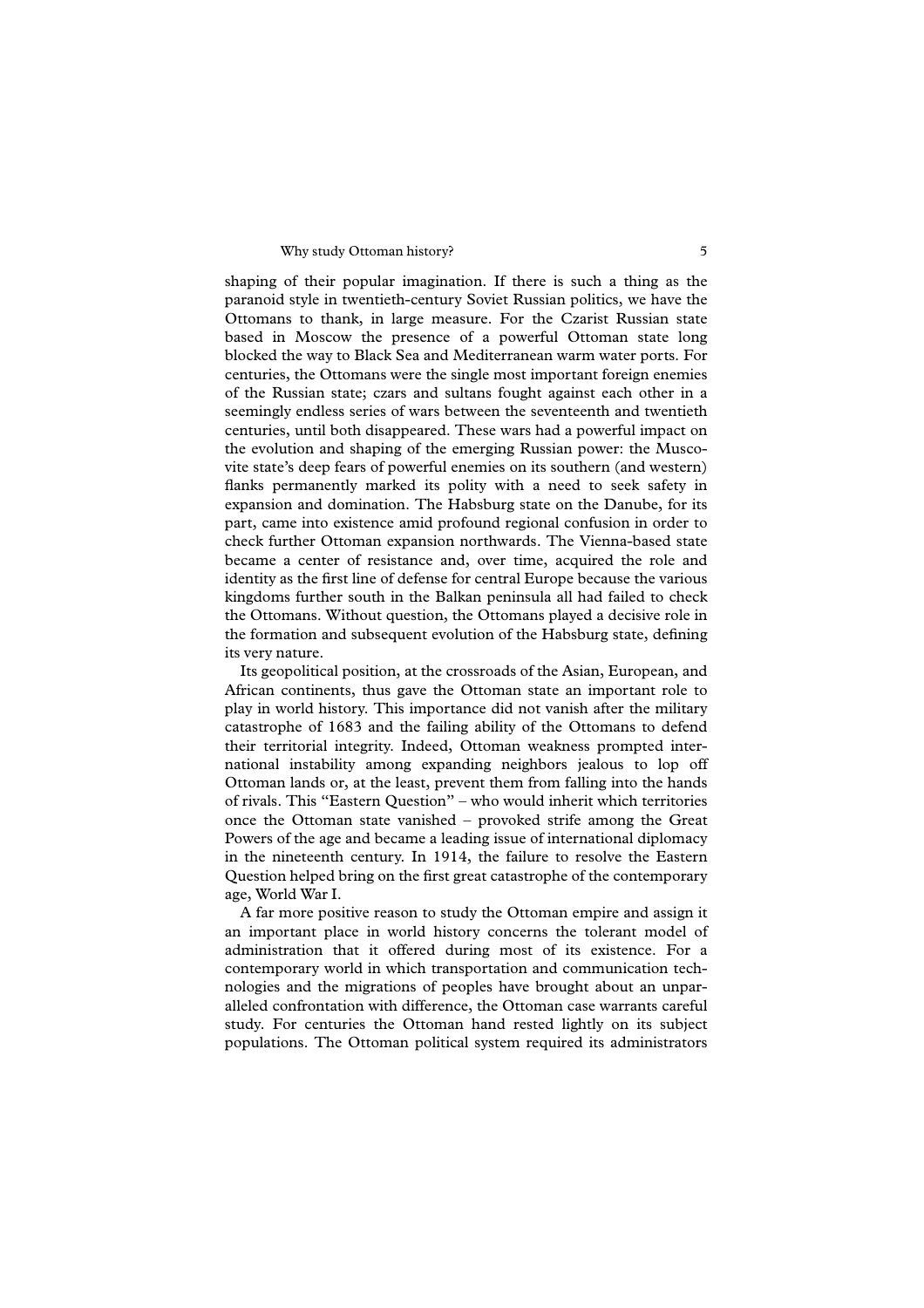and military officers to protect subjects in the exercise of their religion, whether it were Islam, Judaism, or Christianity in whatever variation  $$ e.g. Sunni, Shii, Greek or Armenian or Syriac Orthodox or Catholic. This requirement was based on the Islamic principle of toleration of the ``People of the Book,'' meaning Jews and Christians. These ``people'' had received God's revelation, even if in an incomplete and imperfect way; therefore, the Ottoman Islamic state had the responsibility to protect them in the exercise of their religions. Without question, Christian and Jewish subjects sometimes were persecuted or killed for their faith. But these were violations of the bedrock principle of tolera $tion - a high standard to which the state expected and required$ adherence. Such principles governed inter-communal relations in the Ottoman empire for centuries but, in the final years, there was mounting disharmony (see chapter 9). For most of its history, however, the Ottoman empire offered an effective model of a multi-religious political system to the rest of the world.

#### The Ottoman empire in European culture

Let us begin with a word of caution about the significance of the following pages, that outline the place of the Ottoman empire in the history, imagination, and culture of western Europe. This discussion is not intended to imply that the Ottomans are important only to the extent they contributed to west European development. Instead, the discussion has this focus because the intended primary audience is those from the west European cultural tradition. The goal is to demonstrate for those readers the manner in which the Ottoman empire affected the course of their own history and culture.

Because the Ottomans, by chance, were physically the most proximate to the west European states that came to dominate the globe in the modern era, they long bore the brunt of Europe's military, political, and ideological expansion. This proximity had a profound impact on the formation of identity, both of the Ottomans and of the Europeans. On each side proximity structured a complex identity formation process of repulsion and attraction. After all, a people comes to perceive of itself as distinct and separate, with particular and unique characteristics, often through using the "other" as a means of defining what it is and, equally, what it is not. Confronting the Byzantine, Balkan, east, and west European states, the Ottomans sometimes emphasized (perhaps like the Moghuls facing a Hindu enemy) their identity as Muslim warriors for the faith. This did not prevent the Ottoman rulers from simultaneously admiring and employing Byzantine, Bulgarian, Serb, west European,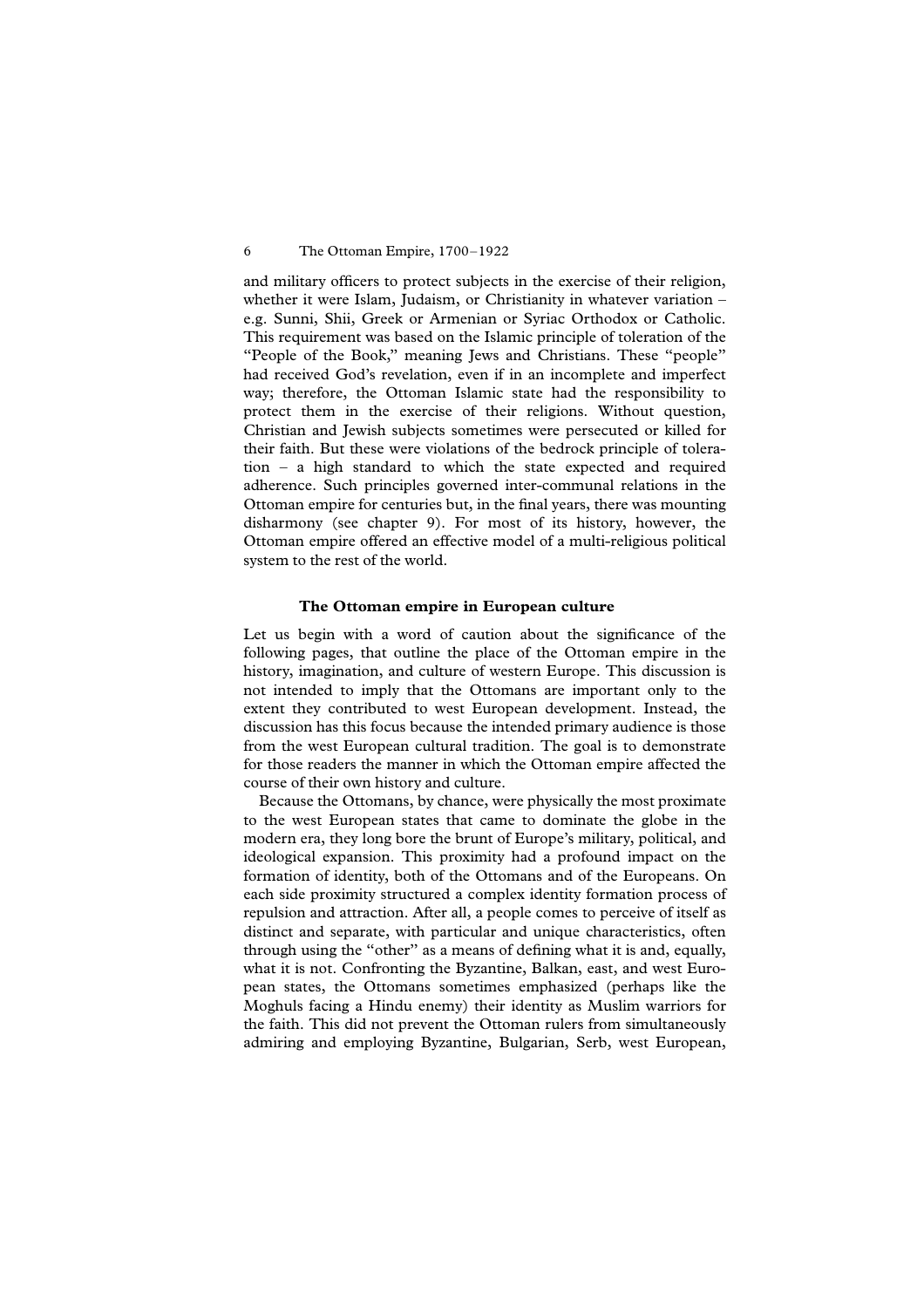and other Christians as soldiers, artists, and technicians. For Europeans, including their descendants in the United States and elsewhere, the Ottomans were a vital means by which European culture defined itself as such. Sometimes the Ottoman served as a model for qualities the Europeans wished to possess. Thus Machiavelli and later European political thinkers such as Bodin and Montesquieu praised the Ottoman military and administrators' incorruptibility, discipline, and obedience in order to chastise Europeans. All of them, different political thinkers in different eras, wrote about the need for effective administrators and an effective state. In an age when direct criticism of a king might be dangerous, they used the example of the Ottomans to inspire European monarchs and their soldiers and statesmen to better behavior. These are the qualities, such writers were saying, which we in the West should possess. Further, as Europeans sought to define themselves, they did so in part by describing what they were not. Europeans made the Ottomans the repository of evil; Europeans identified the characteristics which they wished to have by attributing the opposite to their enemy. Thus, cruelty vs humaneness, barbarism vs civilization, infidels vs true believers. You could know who you were by defining who and what you were not. (In the places that we now know as England, France, and Germany, the inhabitants had assigned this role of "other" to the Muslims of Arab lands during the earliest days of Islam, back in the seventh century CE). In the imagination of these inhabitants whose identity as Europeans was still in the making, the Ottomans (them) were described as possessing qualities which civilized persons (we) did/could not possess. In the world of the European mind, the Ottomans alternately were terrible, savage, and "unspeakable" and at the same time sex-crazed, harem-driven, and debauched. Even in the nineteenth century, European imaginings marked the Ottoman East as the degenerate site of pleasures supposedly absent or forbidden in the civilized and vigorous West, where Europeans by contrast allegedly were restrained, sober, just, sexually controlled, moderate, and rational.

In a truly intimate way the Ottomans became part and parcel of everyday European life, usually in ways that today are overlooked or forgotten. For example, most west Europeans or Americans surely would fail to acknowledge their debt to the Ottomans for the coffee and tulips they enjoy or the smallpox inoculations that protect their lives. But indeed, these are Ottoman contributions, arriving in western Europe between the sixteenth and the eighteenth centuries. From early times the Ottoman empire has been intertwined in the daily lives, religion, and politics of what became Europe. Usually, as a rule of thumb, the extent of the intertwining is in inverse correlation to the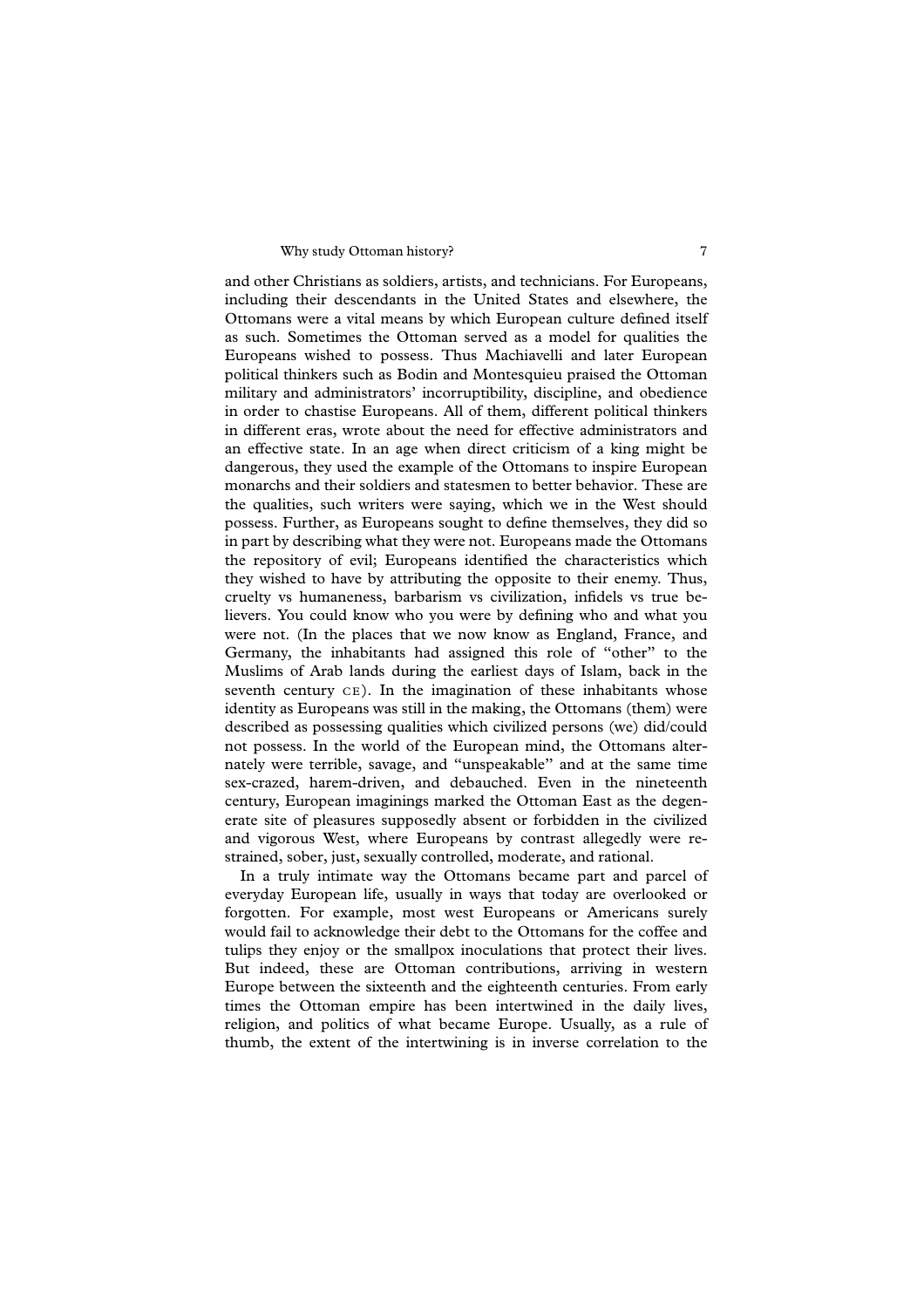distance. Hence, probably, the Ottoman legacy is greater in present day Austria than in Denmark. And yet, everywhere, including the United States where so many western European values have been maintained, the Ottoman presence is felt.

The Ottoman empire played an important role in the European wars of religion, serving a didactic function. During the Reformation era, for many of the contesting parties the Ottomans were the veritable scourge of God on earth. Some radical reformers, called Anabaptists, held that the Ottomans were God's sign, about to conquer the world. The Anti-Christ then would come; the Elect would destroy the godless and bring about the Second Coming of Christ. Martin Luther, for his part, similarly wrote that the Ottomans were God's punishment for a corrupt papacy, an instrument of God's anger. Catholics, from their side, considered these "Turks" divine punishment for allowing Luther and his followers to flourish.

The Ottomans similarly are embedded in European popular culture. In the seventeenth century, French imaginative literature frequently focused on the sultans, for example in the story of Sultan Bayezit I  $(1389-1402)$  in his cage and his captor, Timur (Tamerlane), which was published in 1648. Most stories, however, related the cruelty of the Turks, such as that of Sultan Süleyman the Magnificent towards his favorite, the Grand Vizier Ibrahim. Sultan Mehmet the Conqueror, who actually was a cosmopolitan, sophisticated, multilingual Renaissance prince, became a cruel and brutal tyrant in a 1612 French play that portrayed his mother drinking the blood of a victim. Other, equally bizarre, stories depicted Ottoman soldiers making sacrifices to the Roman god of war, Mars. The receding of the Ottoman threat after the 1683 failure before Vienna, however, modified the image of the Ottomans.

And so, in the eighteenth century, west, central, and east Europeans felt safe enough to begin borrowing overtly, actively, from their Ottoman neighbor. During this period the Ottomans made important contributions in the realm of European classical music, adding to it the percussion sections of the modern orchestra. From the 1720s until the 1850s, so called "Turkish music"  $-$  a term once used for the percussion  $in$ struments in the orchestra  $-$  became the rage in Europe. European courts vied with one another to produce the Ottoman percussion sounds ± cymbals, the single kettle drum, the side drum, and the bass drum, plus triangles, tambourines, and the "Jingling Johnny," a pavilionshaped instrument of bells. This music had originated with the Janissary band that marched with the Ottoman armies to inspire the troops and strike terror into enemies' hearts. King Augustus II of Poland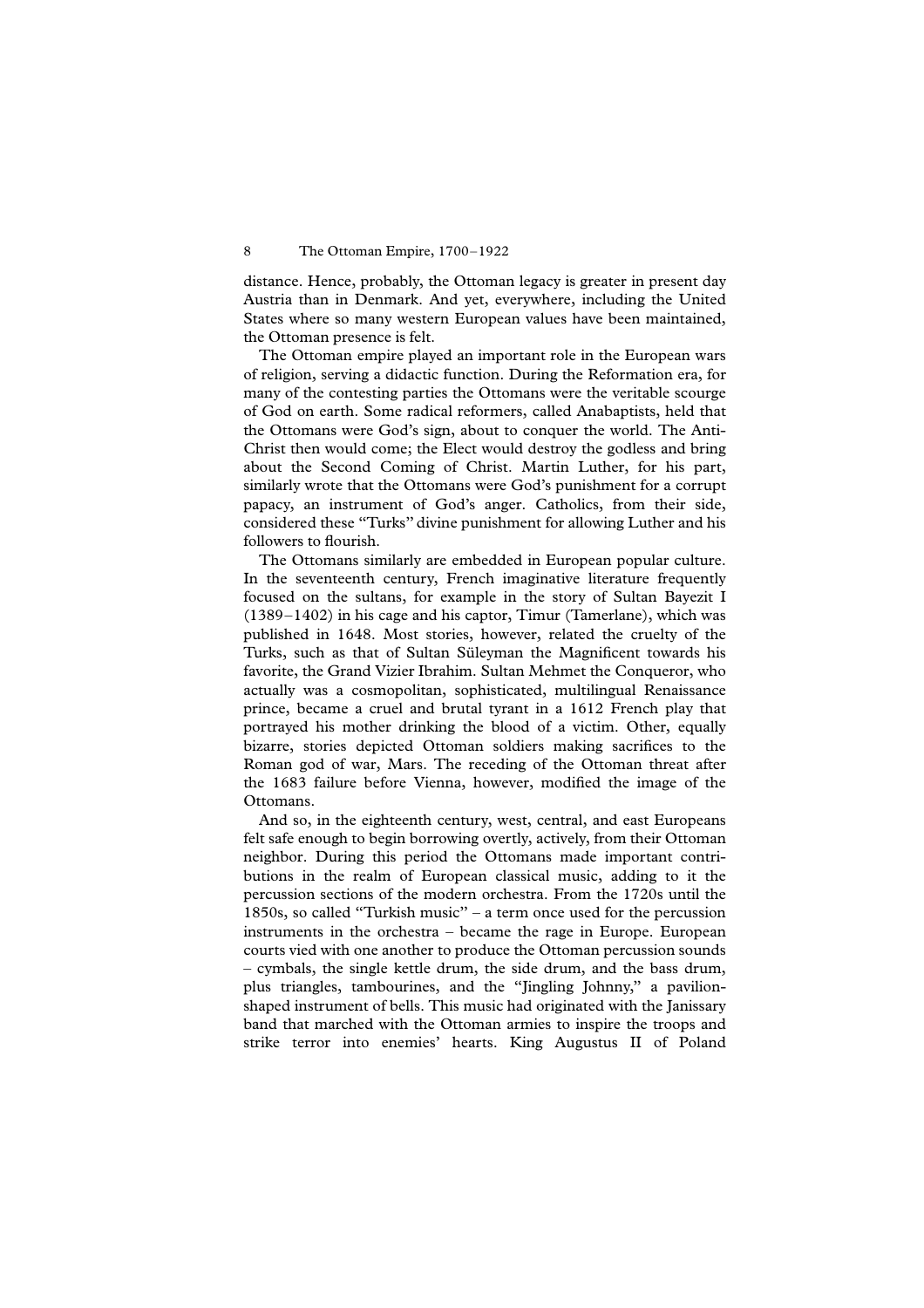$(1697-1733)$  so admired Janissary music that a sultan gifted him with a band of twelve to fifteen players. The king's neighbor, Empress Anne of Russia, determined she needed one as well, and in 1725 sent to Istanbul for a similar group. By 1741, the Vienna Habsburgs had their own and, somewhat later, so did the Prussian king in Berlin. In each of these, the band members were Ottomans, whose careers abroad in these strange lands certainly deserve telling. In 1782, London received its own band but, in this instance, Africans were employed on the drums, cymbals, and tambourines, probably to further promote the sense of the exotic. One survival of this Janissary band craze is the mace throwing by drum majors. Over time, the mace became ceremonial, carried by the head of the Janissary band to keep time. This finally evolved into the baton of the drum majorettes, thrown into the air in parades and at football games everywhere in the United States.

The popularity of the Janissary sound spilled over from the orchestra and entered the mainstream of what we now call Western classical music. There is a wonderful passage in the final movement of Beethoven's Ninth Symphony, first published in 1824, that conjures up images of marching Janissaries. "Turkish music" can also be heard in the Fourth Symphony of Brahms and in Haydn's Military Symphony as well as in Rossini's William Tell overture and in the march of Wagner's Tannhäuser. Mozart's A major piano sonata K. 331 contains a marvellous rondo alla turca, a theme that carried over into American jazz and the repertories of musicians such as Dave Brubeck and Ahmad Jamal. In opera, not only Ottoman music but Ottoman settings became popular, the first being a three-act opera in 1686 produced in Hamburg, on the fate of Grand Vizier Kara Mustafa Pasha after the siege of Vienna. Handel's opera Tamerlane (1724) portrayed the defeat, capture, and imprisonment of Sultan Bayezit I  $(1389-1402)$  by the central Asian world conqueror. The *Escape from the Seraglio* by Mozart in 1782 was preceded by several operas with similar plot lines and characters. Rossini's The Turk in Italy and to some extent The Italian Girl in Algiers carried on this tradition of Ottoman operatic themes.

As European music borrowed Ottoman musical themes and settings, ``Turkish'' fashions became the rage of late eighteenth-century Europe. Pseudo-Ottoman sultans and sultanas appeared everywhere, a fad started by Madame de Pompadour in the court of King Louis XV. During the Sarmation movement in Poland, for example, nobles wore Ottoman costumes and rode "Arab" horses. Ottoman-style coffee houses across Europe became populated with Europeans wearing bright silks, billowing trousers, and upturned "Turkish slippers," smoking ``Turkish'' pipes and eating ``Turkish'' sweets.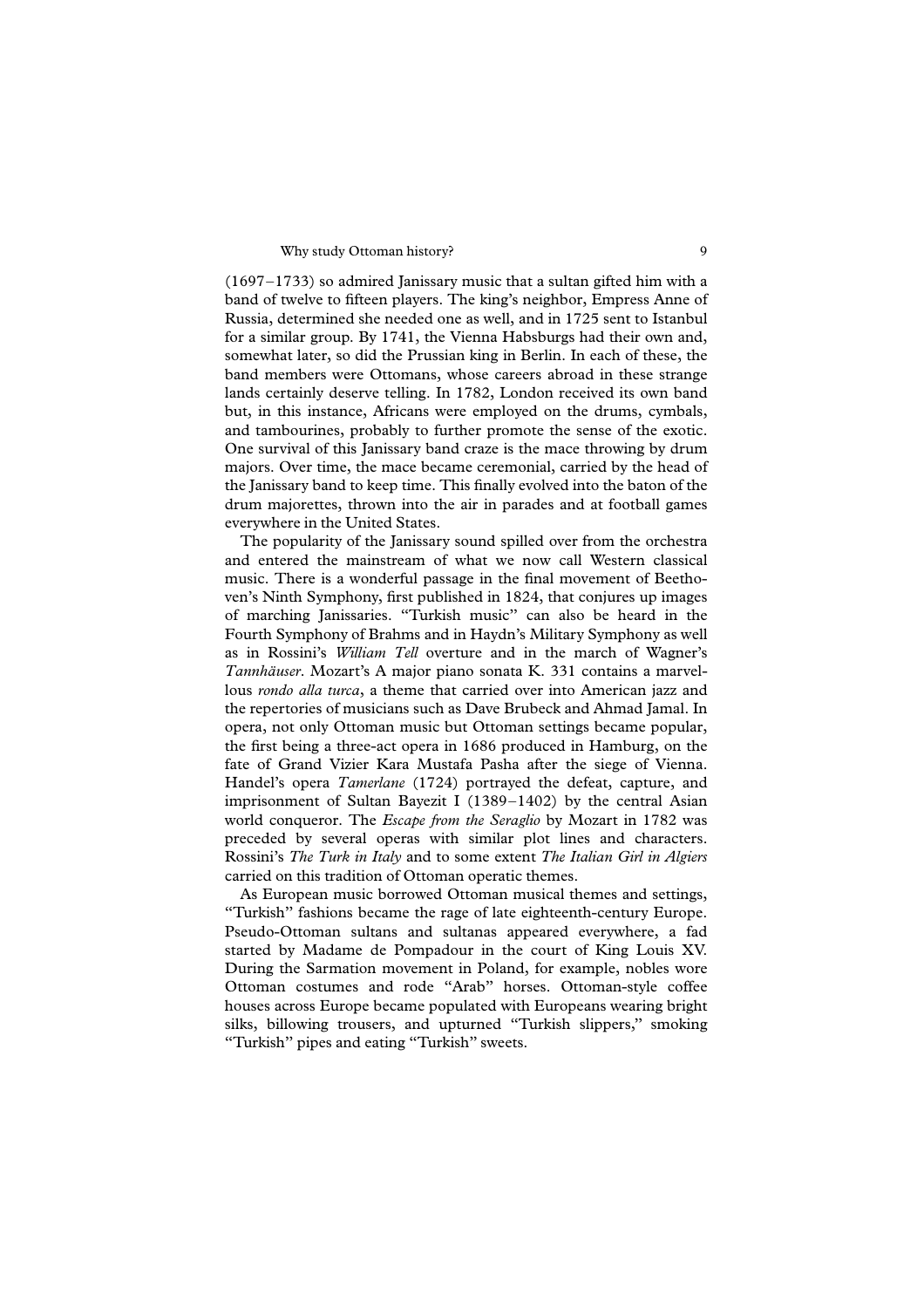In the nineteenth century this "Turkomania" faded, to be replaced by yet other expressions of the Ottoman presence in European popular culture. The common motifs of cruelty, intrigue, jealousy and savagery continued, hence the ready reception accorded to the powerful British politician Gladstone's rantings against the "Bulgarian horrors." Alongside this old, ruthless image emerged that of the amorous or the buffoon Turk. The silly Turk already had become a stock figure, as we see in Molière's The Bourgeois Gentleman (1670), where a major character babbled gibberish which the audience was meant to understand as Ottoman Turkish. Now, in the nineteenth century, lustful Turks with enormous sex organs became an important feature of Victorian pornographic literature. Further, many Europeans, from Lord Byron to the novelist Pierre Loti to Lawrence of Arabia, came to consider the Ottoman empire as the land of dreams where sexual or other fantasies could be realized. These three individuals and thousands of others sought escape from the tedium and monotony of modern industrial life in the imagined East - whether or not they traveled to the Ottoman realms. The paintings of Delacroix, Gérôme, and others abound in images of the exotic and erotic, the primitive, the savage, and the noble.

Thanks to the Ottoman artifacts displayed at the various world's fairs of the nineteenth century, including the 1876 American Centennial Exposition, a "Turkish corner" became commonplace in European and American homes. In the parlors of the wealthier classes overstuffed armchairs with deep fringes and tassels appeared, often set off with a copper tray and always "Oriental" carpets. In 1900 Paris, for example, the designer Poiret was famed for his "Oriental" fantasies. In the homes of the less-well-off, a single piece of overstuffed furniture  $-$  a sofa, ottoman, or divan  $-$  often conjured up the exotic East. The great German novelist Thomas Mann's The Magic Mountain (1924) depicts a "Turkish corner," and also a figure who used a "Turkish" coffee mill and "Turkish" coffee for socializing. The grandfather of one of the main characters had "a funny little Turk in flowing silk robes, under which was a hard body with a mechanism inside. Once, when you wound him up, he had been able to leap about all over the table, but he was long since out of repair.'' In the United States, for example, in New York City, Portland, Oregon, and Chicago, architects built scores of motion picture theaters that borrowed very heavily from Islamic and Ottoman architectural details (as well as from other cultures, including the ancient Near East).

In sum, as is clear from the above examples, the Ottomans supplied much grist for the imaginative mill of the Europeans. The Anti-Christ and enemy of the Reformation and of the French imaginative literature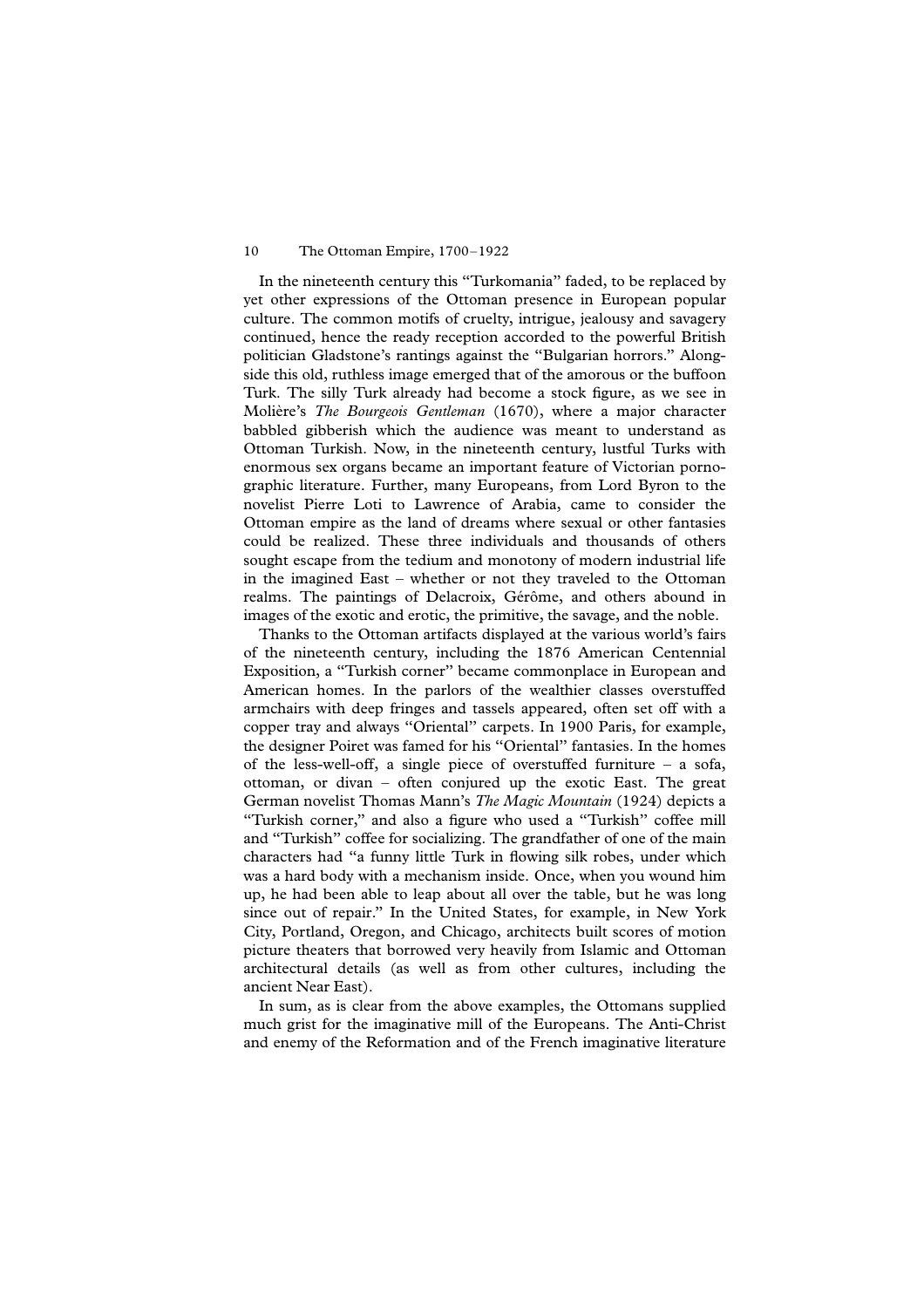of the seventeenth century had given way to more innocent images in the age of Ottoman military contraction. Hence we find the Janissary music and Turkomania fads of the eighteenth century, and then the exoticism and eroticism of the nineteenth century accompanied by the omnipresent Oriental rug and the movie theater. Even today, in the cultural world of Europe and its extensions, the Ottoman empire is gone, but its legacies remain (see chapter 10).

In its last days, the Ottoman empire persevered in the heyday of west European imperialism, when the empires of Britain and France physically dominated and occupied much of the globe. Everywhere peoples had fallen under the control of these and other west European states. In the late nineteenth-century world there were only a handful of independent states outside the European continent. The Ottomans, together with imperial China and Japan, were the most important of such states which survived with any strength. As independent states, they became models and sources of hope to the colonized peoples of the world in their struggles against European imperialism. Thus, peoples as diverse as Indian Muslims, the Turkic speakers of central Asia and the North Africans of the Maghreb all looked to the Ottoman empire in their struggles against British, Russian, and French colonialism.

### Suggested bibliography

Entries marked with a  $\star$  designate recommended readings for new students of the subject.

\*Asad, Talal. Anthropology and the colonial encounter (New York, 1973).

Bohnstedt, John Wolfgang. The Infidel scourge of God: The Turkish menace as seen by German pamphleteers of the Reformation (Philadelphia, 1968).

- \*Brown, L. Carl, ed. Imperial legacy: The Ottoman imprint on the Balkans and the Middle East (New York, 1996).
- \*Celik, Zeynep. Displaying the Orient: The architecture of Islam and nineteenthcentury world fairs (Berkeley, 1992).

Daniel, Norman. Islam, Europe, and empire (Edinburgh, 1966). Islam and the West: The making of an image (Edinburgh, 1962).

- \*Deringil, Selim. ``The Ottoman twilight zone of the Middle East,'' in Henri J. Barkey, ed., Reluctant neighbor: Turkey's role in the Middle East (Washington, DC, 1996), 13-22.
- Fischer-Galati, Stephen A. Ottoman imperialism and German Protestantism, 1521-1555 (Cambridge, MA, 1959).
- \*Karpat, Kemal. The Ottoman empire and its place in world history (Leiden, 1974).
- \*Mansel, Philip. Constantinople: City of the world's desire, 1453-1924 (London, 1995).
- \*Rodinson, Maxime. Europe and the mystique of Islam (Seattle, translation of original French 1980 edition, 1987).